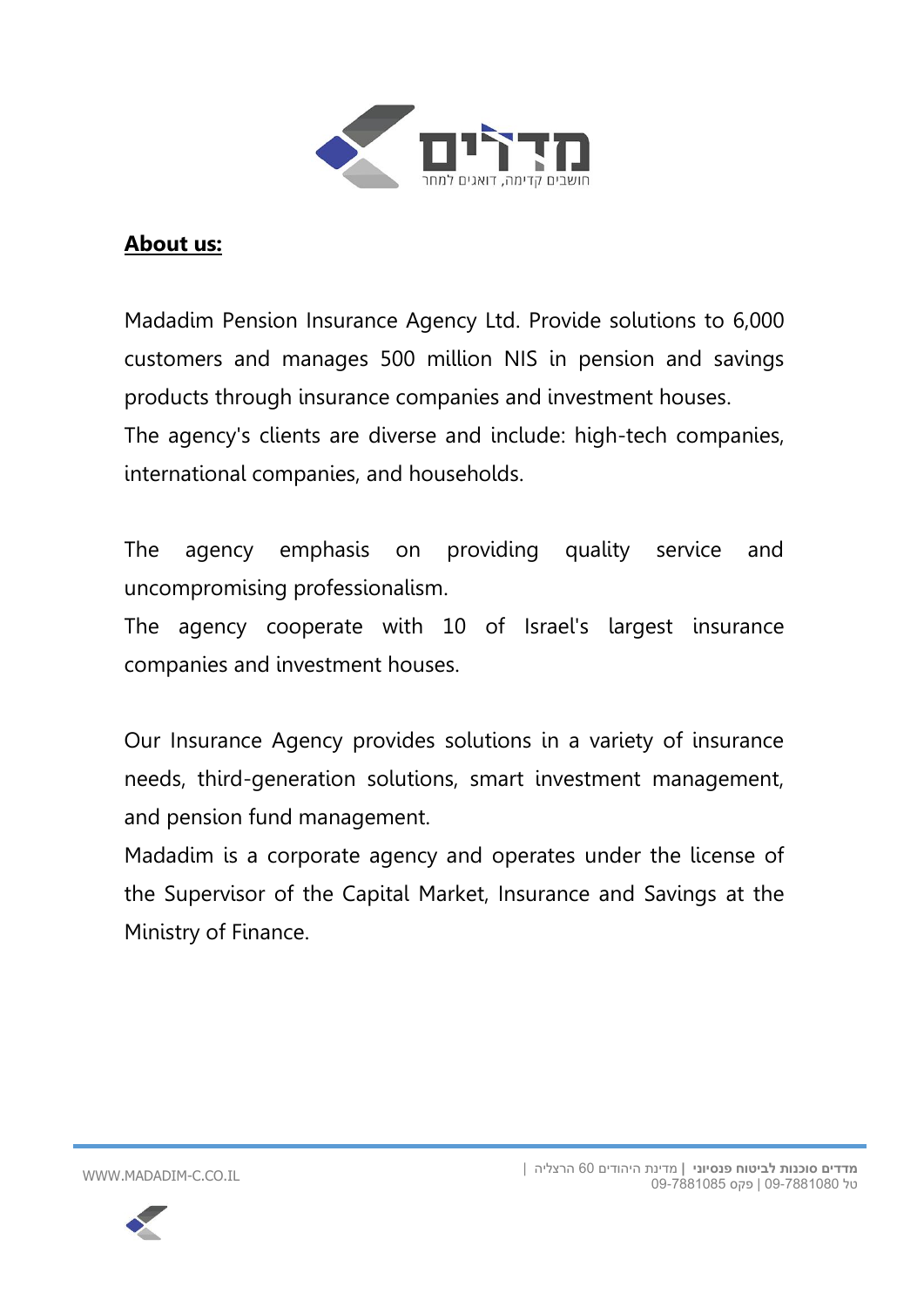

### **Madadim specializes in the following industries :**

- Pension management: Pension and bituach menahalim (israel pension policy.
- Retirement Planning: Advanced planning of tax, economic and pension aspects.
- Management of insurance risks: All types of insurance, includs: life insurace, health care insurance, etc.
- Investments: Examination of diverse investment products, such as investment portfolio management, investment policy and alternative investments

#### **Strategic Partners:**

#### Investment firms:

Yellin Lapidot, Altshuler Shaham, Excellence, Psagot, Harel Investments and Finance

#### Insurance companies:

Harel Insurance Company, Migdal Insurance Company, The Phoenix Insurance Company, Clal Insurance and Finance, Hachshara Insurance Company, Menorah Insurance Company.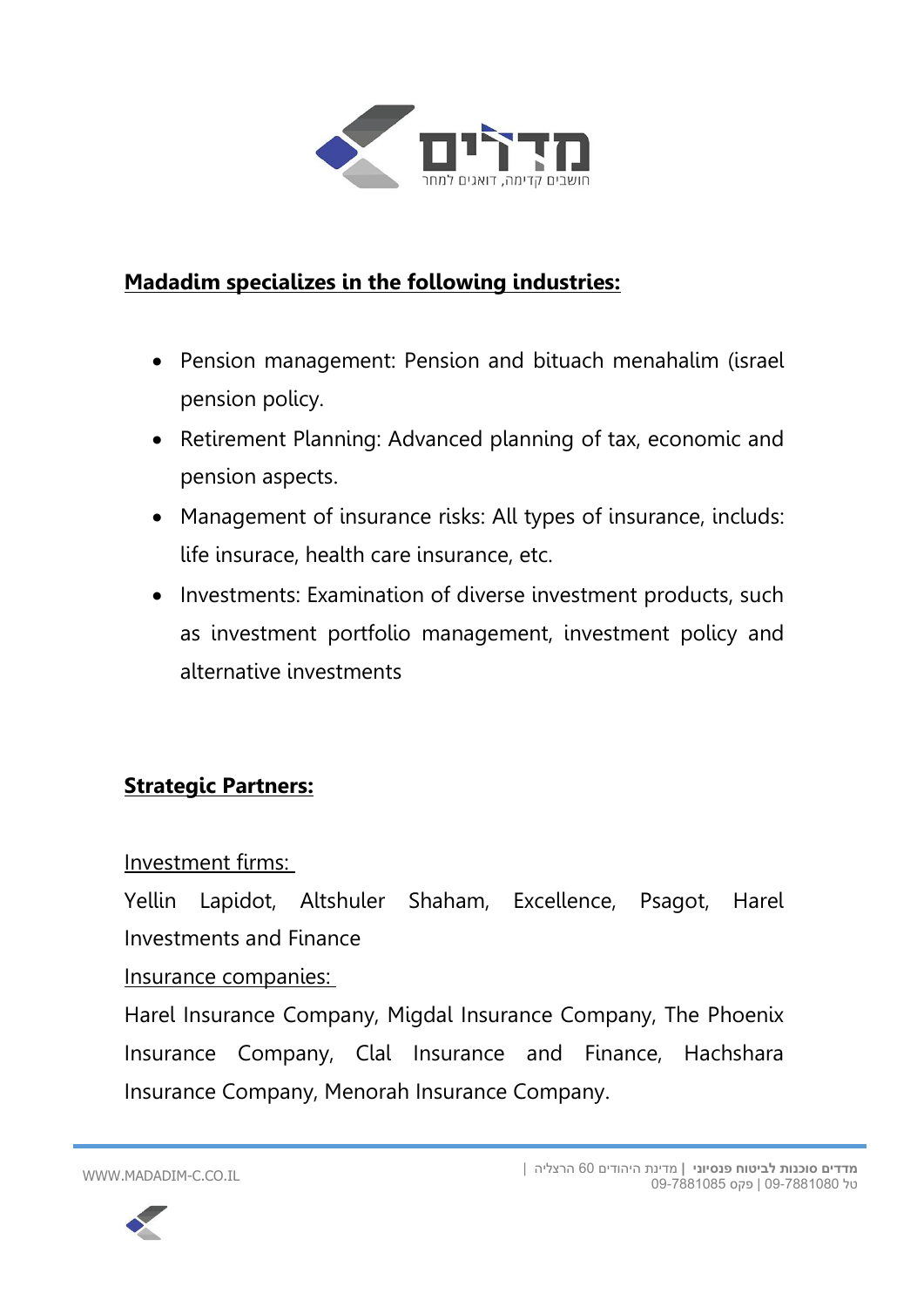

## Administrators:

**Eitan Mizrahi** - Co-CEO and Manager of Retirement Sector (CFP, MBA) - With more than 13 years of experience in the industry and as a former pension expert of senior employees, his overall goal is to provide responsive, innovative services of the highest quality to our clients.

[Eitan@madadim-c.co.il](mailto:Eitan@madadim-c.co.il)

**Dadi Levy** - Co-CEO and Pension Portfolio Manager (MA) - Over 10 years of experience in the industry. Previously, he worked for Dash Apex investment house, and currently specializes in risk management, pension plans and investments. [Dadi@madadim-c.co.il](mailto:Dadi@madadim-c.co.il)

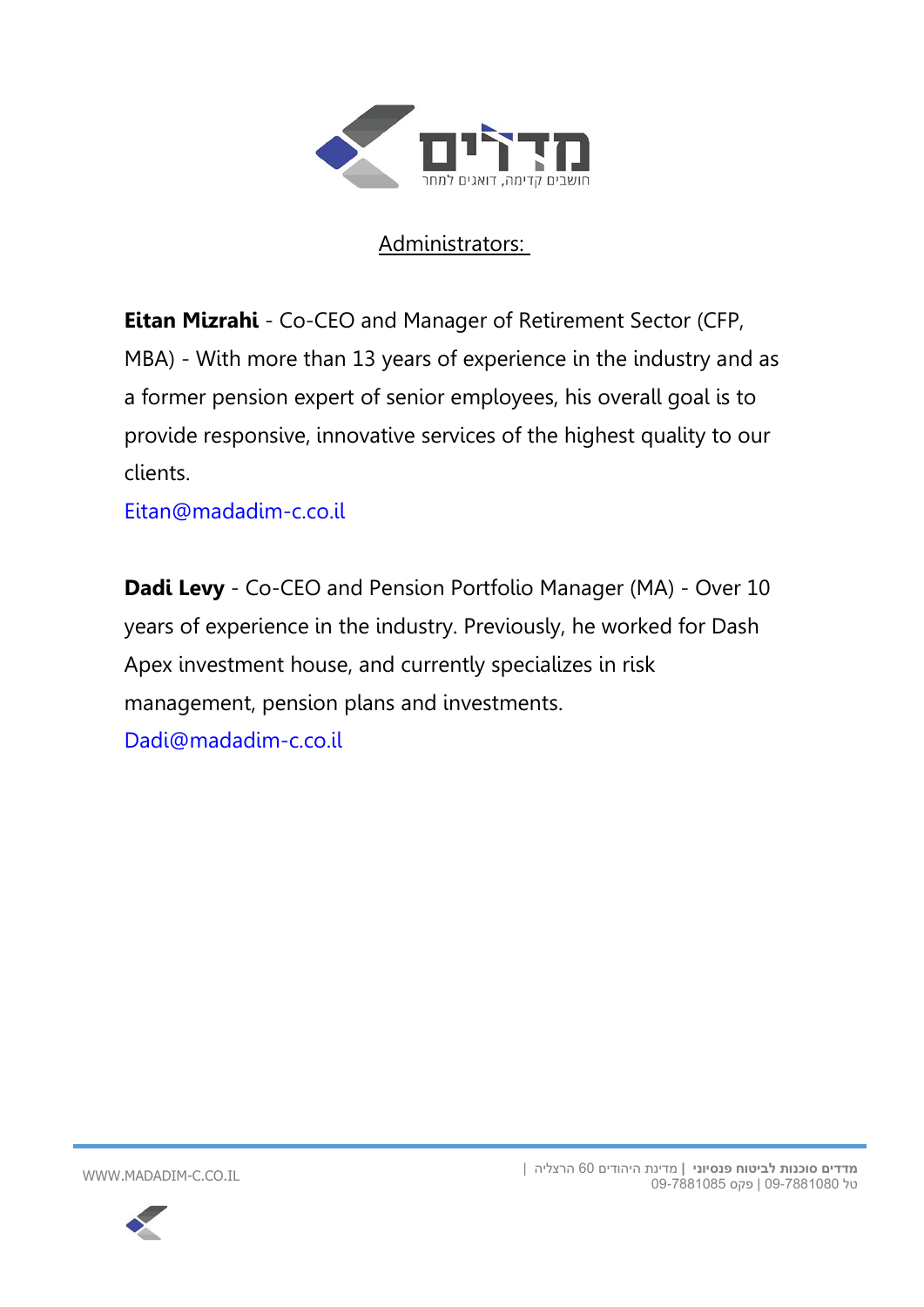

#### The Agents:

## **Arik Sichel** - Pension Insurance Agent - Insurance and Investment Manager Erik@madadim-c.co.il

**Ariella Elkayam** - pension insurance agent - Insurance and Investment Manager Ariela@madadim-c.co.il

**Eli Maman** - Pension Insurance Agent - Insurance and Investment Manager Eli@madadim-c.co.il

**Meir Alush** - Pension Insurance Agent - Insurance and Investment Manager Meir@madadim-c.co.il

**Moran Abraham** - Pension insurance Agent - Insurance and Investment Manager Moran@madadim-c.co.il

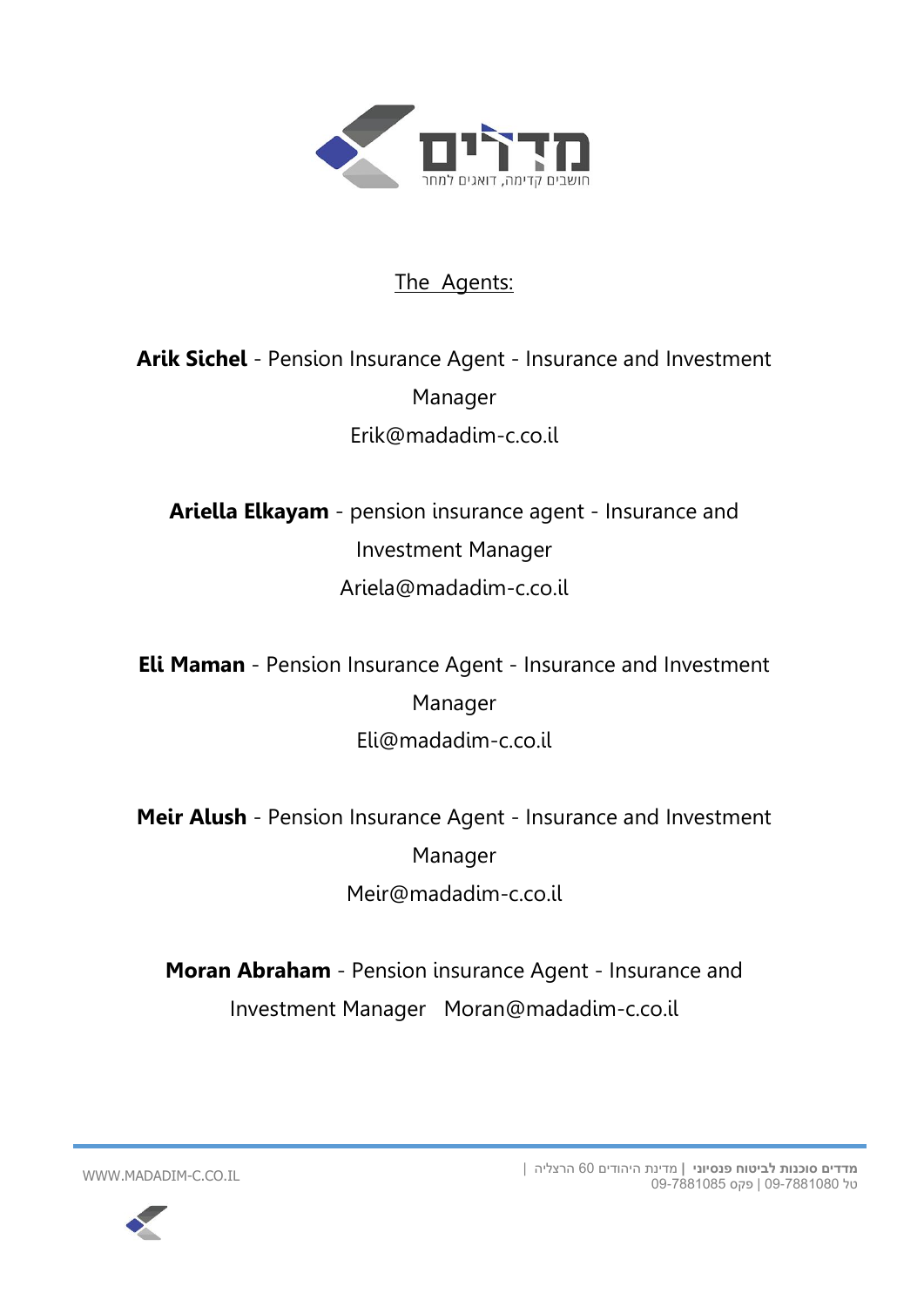

# **Yeffet Panker** - Pension Insurance Agent - Insurance and Investment Manager Pyeffet@madadim-c.co.il

**Oshrit Sroya** - Pension insurance Agent - Insurance and Investment Manager Oshrit@madadim-c.co.il

**Yoel Ben Amra** - Pension Insurance Agent - Insurance and Investment Manager (french speaker) Yoel@madadim-c.co.il

## **Professional staff :**

**Tomer Levy** - Portfolio Manager Pensions and Claims Tomer@madadim-c.co.il **Noam Shamir** – Customer manager Noam@madadim-c.co.il **Adi Amira** – Customer service manager Office@madadim-c.co.il **Yarden Karakukli** - Insurace corrdinator manager Doc@madadim-c.co.il **Yaron lifshitz** - Pension Portfolio Manager Yaron@madadim-c.co.il